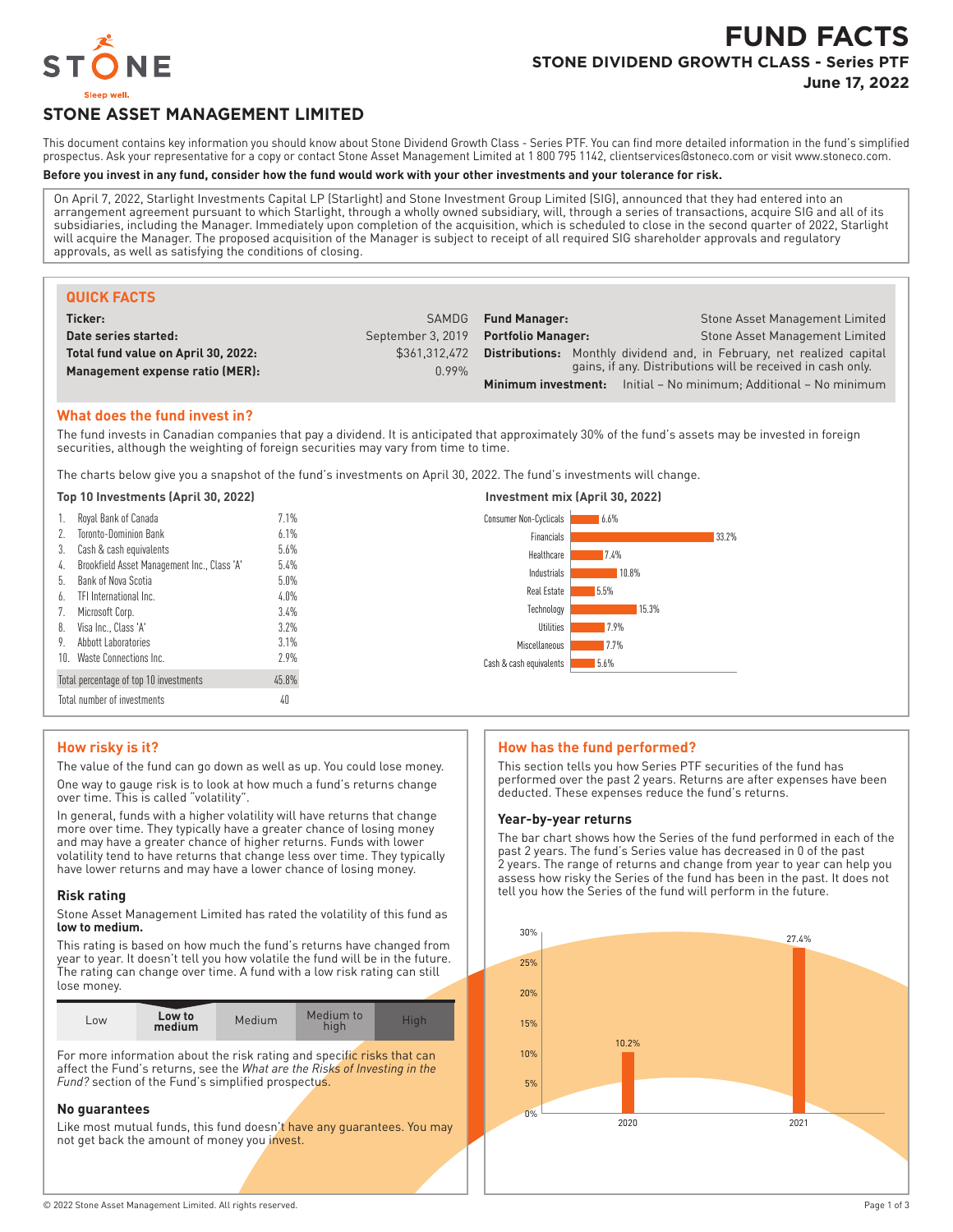

# **Best and worst 3-month returns**

This table shows the best and worst returns for Series PTF securities of the fund in a 3-month period over the past 2 years. The best and worst 3-month returns could be higher or lower in the future. Consider how much of a loss you could afford to take in a short period of time.

|              | Return  | $\vert$ 3 months ending | If you invested \$1,000 at the beginning of the period |
|--------------|---------|-------------------------|--------------------------------------------------------|
| Best return  | 11.14%  | June 30, 2020           | Your investment would rise to \$1.111.40.              |
| Worst return | -12.04% | March 31. 2020          | Your investment would drop to \$879.60.                |

# **Average return**

The annual compound return of the Series of the fund was approximately 12.2% since the inception of the Series of the fund. If you had invested \$1,000 in the Series of the fund since the inception of the Series of the fund, your investment would now be worth \$1,359.78.

# **Who is this fund for?**

#### **This fund is suitable for investors:**

- Seeking capital growth and dividends
- With a mid-term to long-term investment horizon with a low to medium risk tolerance

This fund may not be suitable for investors with a short-term investment horizon.

# **A word about tax**

In general, you'll have to pay income tax on any money you make on a fund. How much you pay depends on the tax laws where you live and whether or not you hold the fund in a registered plan such as a Registered Retirement Savings Plan or a Tax-Free Savings Account. Keep in mind that if you hold your fund in a non-registered account, fund distributions are included in your taxable income, whether you get them in cash or have them reinvested. Switches of shares between classes of shares of a mutual fund corporation, including the Corporate Funds, will result in a taxable disposition of those shares at their market value. Such disposition may result in a capital gain or capital loss for you.

# **How much does it cost?**

The following tables show the fees and expenses you could pay to buy, own and sell Series PTF securities of the fund.

The fees and expenses – including any commissions – can vary among series of a fund and among funds. Higher commissions can influence representatives to recommend one investment over another. Ask about other funds and investments that may be suitable for you at a lower cost.

# **1. Sales charges**

When you purchase Series PTF securities of the fund, you do not pay a sales charge. Instead, you may be required to pay your representative's firm a negotiated fee for investment advice and other services that it provides to you.